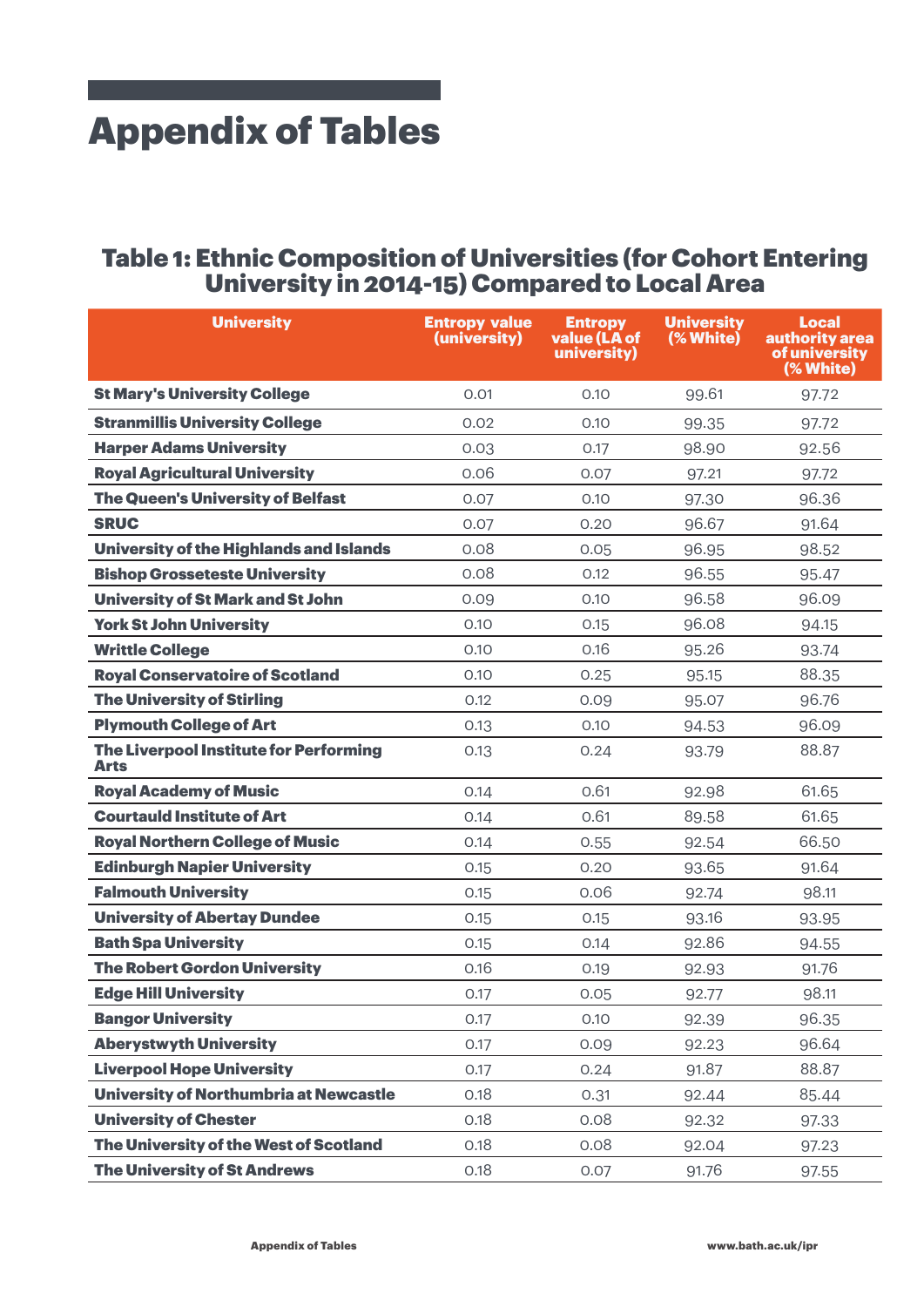| <b>The University of Edinburgh</b>                              | 0.18 | 0.20 | 91.42 | 91.64 |
|-----------------------------------------------------------------|------|------|-------|-------|
| <b>The University of Chichester</b>                             | 0.18 | 0.09 | 91.69 | 96.74 |
| <b>University of Wales Trinity Saint David</b>                  | 0.19 | 0.06 | 91.66 | 97.94 |
| <b>The University of Glasgow</b>                                | 0.19 | 0.25 | 91.38 | 88.35 |
| <b>Queen Margaret University, Edinburgh</b>                     | 0.19 | 0.05 | 91.30 | 98.28 |
| <b>University of Newcastle-upon-Tyne</b>                        | 0.20 | 0.31 | 90.93 | 85.44 |
| <b>The Royal Veterinary College</b>                             | 0.20 | 0.56 | 89.97 | 66.21 |
| <b>University of Gloucestershire</b>                            | 0.20 | 0.14 | 90.85 | 94.20 |
| <b>Leeds College of Art</b>                                     | 0.20 | 0.31 | 90.56 | 85.01 |
| <b>Norwich University of the Arts</b>                           | 0.20 | 0.21 | 90.38 | 90.74 |
| <b>The University of Lincoln</b>                                | 0.20 | 0.12 | 90.71 | 95.47 |
| <b>The University of Dundee</b>                                 | 0.20 | 0.15 | 90.69 | 93.95 |
| <b>University of Ulster</b>                                     | 0.20 | 0.05 | 90.91 | 98.26 |
| <b>Rose Bruford College</b>                                     | 0.20 | 0.34 | 89.36 | 81.61 |
| <b>The University of Exeter</b>                                 | 0.20 | 0.17 | 90.46 | 92.97 |
| <b>University of Plymouth</b>                                   | 0.21 | 0.10 | 90.40 | 96.09 |
| <b>Glasgow Caledonian University</b>                            | 0.21 | 0.25 | 90.03 | 88.35 |
| <b>Glyndwr University</b>                                       | 0.21 | 0.09 | 90.29 | 96.81 |
| <b>Royal College of Music</b>                                   | 0.21 | 0.61 | 88.16 | 61.65 |
| <b>Liverpool John Moores University</b>                         | 0.21 | 0.24 | 89.91 | 88.87 |
| <b>The University of Strathclyde</b>                            | 0.21 | 0.25 | 89.84 | 88.35 |
| <b>University of South Wales</b>                                | 0.22 | 0.08 | 89.59 | 97.35 |
| <b>Guildhall School of Music and Drama</b>                      | 0.23 | 0.41 | 87.32 | 78.59 |
| <b>University of Cumbria</b>                                    | 0.23 | 0.06 | 89.66 | 97.92 |
| <b>Trinity Laban Conservatoire of Music and</b><br><b>Dance</b> | 0.23 | 0.55 | 88.04 | 62.29 |
| <b>Teesside University</b>                                      | 0.23 | 0.25 | 89.20 | 88.12 |
| <b>The University of Aberdeen</b>                               | 0.23 | 0.19 | 89.31 | 91.76 |
| <b>Glasgow School of Art</b>                                    | 0.23 | 0.25 | 87.89 | 88.35 |
| <b>University of Worcester</b>                                  | 0.23 | 0.16 | 89.05 | 93.33 |
| <b>Leeds Trinity University</b>                                 | 0.24 | 0.31 | 87.98 | 85.01 |
| <b>Heriot-Watt University</b>                                   | 0.24 | 0.20 | 88.37 | 91.64 |
| <b>The University of Winchester</b>                             | 0.25 | 0.12 | 88.26 | 95.47 |
| <b>Swansea University</b>                                       | 0.26 | 0.15 | 87.61 | 93.97 |
| <b>The Arts University Bournemouth</b>                          | 0.26 | 0.11 | 85.93 | 95.71 |
| <b>The University of York</b>                                   | 0.26 | 0.15 | 87.08 | 94.15 |
| <b>The University of Sunderland</b>                             | 0.26 | 0.11 | 87.39 | 95.90 |
| <b>Cardiff University</b>                                       | 0.26 | 0.33 | 87.22 | 84.54 |
| <b>University of Durham</b>                                     | 0.27 | 0.06 | 86.53 | 98.06 |
| <b>University Campus Suffolk</b>                                | 0.27 | 0.24 | 85.56 | 88.80 |
| <b>The University of Bristol</b>                                | 0.28 | 0.32 | 85.26 | 83.89 |
| <b>The University of Bath</b>                                   | 0.28 | 0.14 | 85.63 | 94.55 |
| <b>Sheffield Hallam University</b>                              | 0.28 | 0.33 | 85.90 | 83.62 |
| <b>The University of Hull</b>                                   | 0.29 | 0.15 | 85.75 | 94.01 |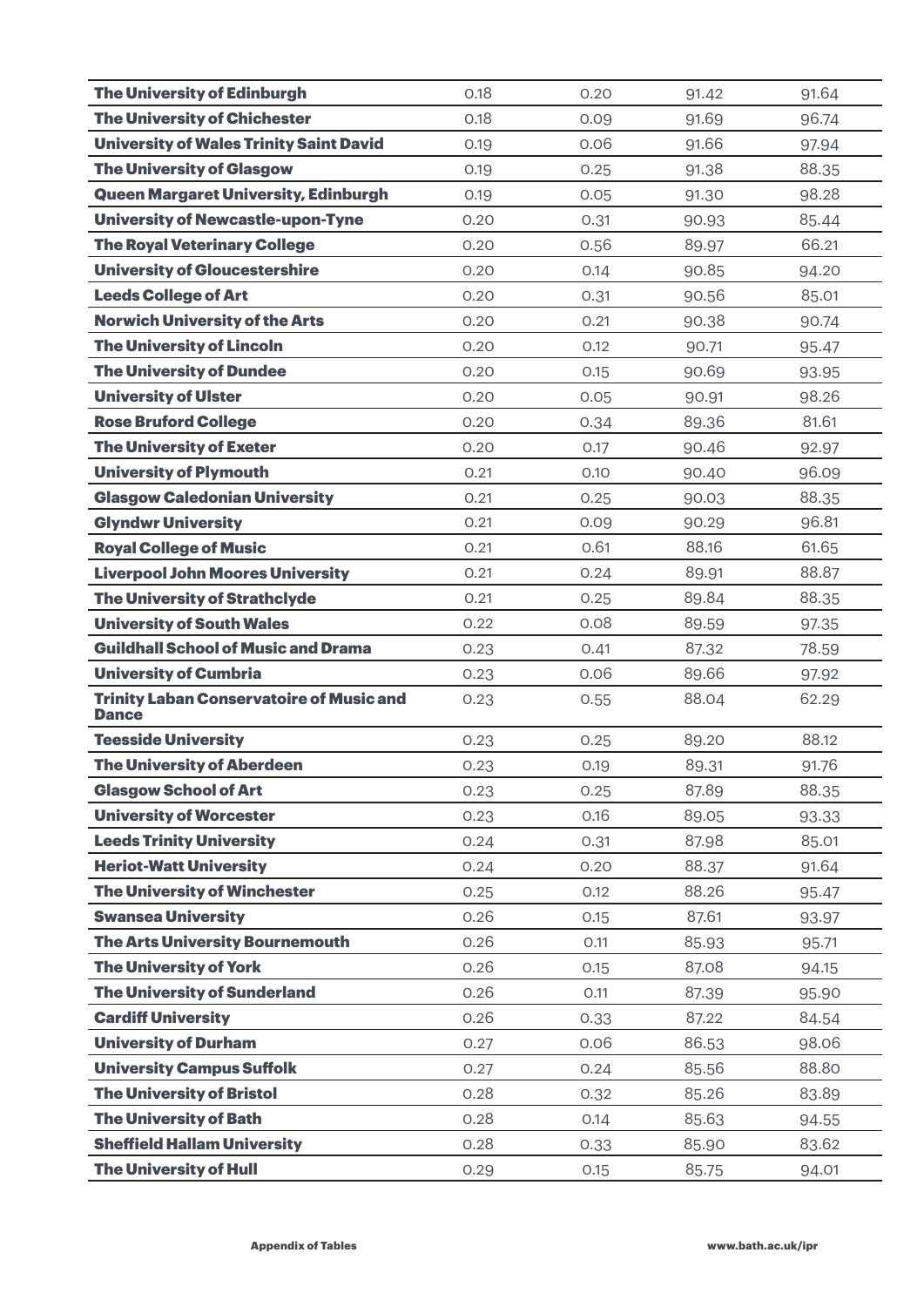| <b>Cardiff Metropolitan University</b>                        | 0.29 | 0.33 | 85.73 | 84.54 |
|---------------------------------------------------------------|------|------|-------|-------|
| <b>Conservatoire for Dance and Drama</b>                      | 0.29 | 0.56 | 81.07 | 66.21 |
| <b>Bournemouth University</b>                                 | 0.29 | O.11 | 85.41 | 95.71 |
| <b>The University of Sheffield</b>                            | 0.29 | 0.33 | 85.37 | 83.62 |
| <b>The University of Liverpool</b>                            | 0.30 | 0.24 | 85.02 | 88.87 |
| <b>The University of Lancaster</b>                            | 0.30 | 0.12 | 84.56 | 95.40 |
| University of the West of England, Bristol                    | 0.31 | 0.13 | 84.75 | 94.88 |
| <b>The University of Leeds</b>                                | 0.31 | 0.31 | 83.93 | 85.01 |
| <b>The University of East Anglia</b>                          | 0.32 | 0.21 | 83.89 | 90.74 |
| <b>The University of Oxford</b>                               | 0.32 | 0.43 | 82.56 | 77.59 |
| <b>The Royal Central School of Speech and</b><br><b>Drama</b> | 0.34 | 0.56 | 79.80 | 66.21 |
| <b>Loughborough University</b>                                | 0.34 | 0.26 | 82.02 | 87.32 |
| <b>Leeds Beckett University</b>                               | 0.34 | 0.31 | 81.67 | 85.01 |
| <b>The University of Sussex</b>                               | 0.35 | 0.24 | 80.78 | 89.01 |
| <b>Southampton Solent University</b>                          | 0.36 | 0.30 | 80.29 | 85.78 |
| <b>The University of Southampton</b>                          | 0.36 | 0.30 | 80.85 | 85.78 |
| <b>Oxford Brookes University</b>                              | 0.36 | 0.43 | 81.08 | 77.59 |
| <b>The University of Reading</b>                              | 0.37 | 0.25 | 80.23 | 88.25 |
| <b>The University of Cambridge</b>                            | 0.37 | 0.35 | 79.18 | 82.42 |
| <b>Canterbury Christ Church University</b>                    | 0.37 | 0.17 | 78.17 | 92.79 |
| <b>University of Derby</b>                                    | 0.38 | 0.37 | 79.24 | 80.18 |
| <b>University of Nottingham</b>                               | 0.38 | 0.49 | 78.99 | 71.44 |
| <b>Staffordshire University</b>                               | 0.40 | 0.13 | 78.65 | 94.90 |
| <b>The University of Keele</b>                                | 0.40 | 0.13 | 78.26 | 94.95 |
| <b>The Nottingham Trent University</b>                        | 0.41 | 0.49 | 77.01 | 71.44 |
| <b>The University of Brighton</b>                             | 0.42 | 0.24 | 75.85 | 89.01 |
| <b>The University of Manchester</b>                           | 0.44 | 0.55 | 74.69 | 66.50 |
| <b>The Manchester Metropolitan University</b>                 | 0.45 | 0.55 | 73.84 | 66.50 |
| <b>The University of Central Lancashire</b>                   | 0.46 | 0.35 | 73.50 | 80.10 |
| <b>Heythrop College</b>                                       | 0.46 | 0.50 | 73.91 | 70.53 |
| <b>The University of Birmingham</b>                           | 0.46 | 0.63 | 73.50 | 57.89 |
| <b>The University of Portsmouth</b>                           | 0.46 | 0.26 | 73.20 | 88.32 |
| <b>The University of Huddersfield</b>                         | 0.47 | 0.36 | 69.55 | 79.09 |
| <b>University for the Creative Arts</b>                       | 0.48 | 0.11 | 71.69 | 95.87 |
| <b>The University of Warwick</b>                              | 0.48 | 0.46 | 71.18 | 73.79 |
| <b>Royal Holloway and Bedford New College</b>                 | 0.48 | 0.25 | 71.53 | 88.70 |
| <b>University of the Arts, London</b>                         | 0.49 | 0.56 | 70.17 | 66.21 |
| <b>St Mary's University, Twickenham</b>                       | 0.51 | 0.29 | 68.44 | 85.90 |
| <b>The University of Salford</b>                              | 0.52 | 0.22 | 68.77 | 90.06 |
| <b>The University of Surrey</b>                               | 0.52 | 0.22 | 68.71 | 90.55 |
| <b>The University of Northampton</b>                          | 0.54 | 0.31 | 63.68 | 84.45 |
| <b>The University of Kent</b>                                 | 0.54 | 0.17 | 65.89 | 92.79 |
| <b>Anglia Ruskin University</b>                               | 0.54 | 0.16 | 65.86 | 93.74 |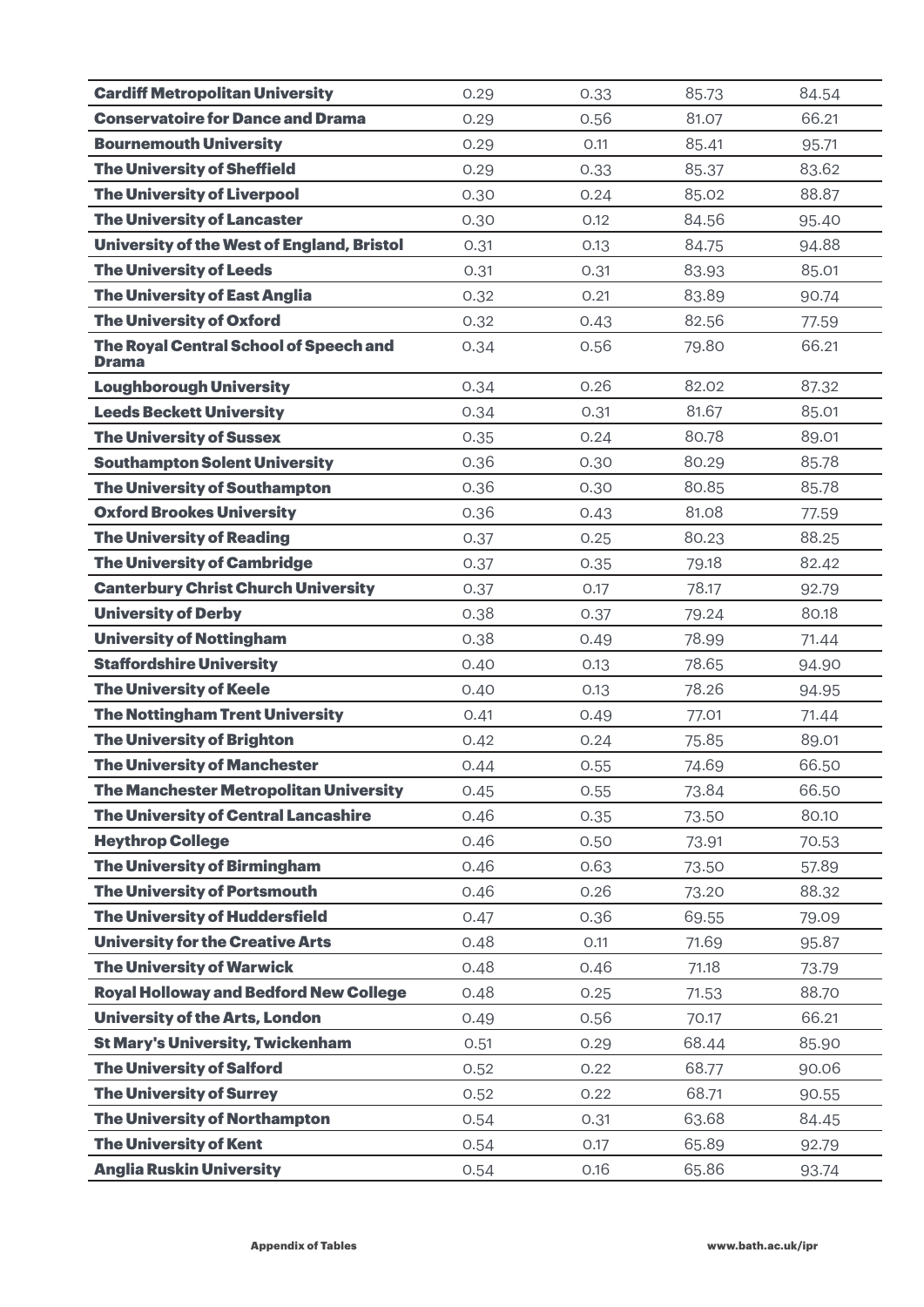| <b>Ravensbourne</b>                                               | 0.55 | 0.55 | 65.17 | 62.29 |
|-------------------------------------------------------------------|------|------|-------|-------|
| <b>Goldsmiths College</b>                                         | 0.56 | 0.58 | 64.12 | 53.46 |
| <b>The University of Essex</b>                                    | 0.57 | 0.19 | 61.97 | 92.00 |
| <b>The University of Leicester</b>                                | 0.57 | 0.62 | 63.12 | 50.39 |
| <b>The University of Bolton</b>                                   | 0.58 | 0.33 | 60.45 | 81.81 |
| <b>Buckinghamshire New University</b>                             | 0.58 | 0.35 | 61.07 | 81.20 |
| <b>Newman University</b>                                          | 0.59 | 0.63 | 57.72 | 57.89 |
| <b>University College London</b>                                  | 0.62 | 0.56 | 59.16 | 66.21 |
| <b>Imperial College of Science, Technology</b><br>and Medicine    | 0.63 | 0.61 | 56.04 | 61.65 |
| <b>King's College London</b>                                      | 0.63 | 0.61 | 58.34 | 61.65 |
| <b>The University of Bradford</b>                                 | 0.64 | 0.47 | 32.09 | 67.35 |
| <b>London School of Economics and Political</b><br><b>Science</b> | 0.65 | 0.61 | 54.72 | 61.65 |
| <b>Birmingham City University</b>                                 | 0.66 | 0.63 | 55.23 | 57.89 |
| <b>The University of Wolverhampton</b>                            | 0.67 | 0.50 | 53.44 | 67.93 |
| <b>De Montfort University</b>                                     | 0.67 | 0.62 | 50.12 | 50.39 |
| <b>University of Bedfordshire</b>                                 | 0.68 | 0.66 | 46.60 | 54.57 |
| <b>The University of Greenwich</b>                                | 0.68 | 0.55 | 52.44 | 62.29 |
| <b>Coventry University</b>                                        | 0.70 | 0.46 | 50.56 | 73.79 |
| <b>University College Birmingham</b>                              | 0.71 | 0.63 | 45.59 | 57.89 |
| <b>Birkbeck College</b>                                           | 0.71 | 0.56 | 46.32 | 66.21 |
| <b>University of Hertfordshire</b>                                | 0.73 | 0.32 | 47.07 | 83.94 |
| <b>Roehampton University</b>                                      | 0.74 | 0.48 | 45.87 | 71.35 |
| <b>The School of Oriental and African</b><br><b>Studies</b>       | 0.74 | 0.56 | 39.55 | 66.21 |
| <b>London South Bank University</b>                               | 0.75 | 0.58 | 40.10 | 54.14 |
| <b>The University of West London</b>                              | 0.75 | 0.70 | 40.08 | 48.90 |
| <b>Kingston University</b>                                        | 0.77 | 0.46 | 41.91 | 74.42 |
| <b>Aston University</b>                                           | 0.78 | 0.63 | 31.79 | 57.89 |
| <b>London Metropolitan University</b>                             | 0.78 | 0.51 | 29.72 | 68.09 |
| <b>St George's Hospital Medical School</b>                        | 0.78 | 0.48 | 38.02 | 71.35 |
| <b>Queen Mary University of London</b>                            | 0.78 | 0.64 | 40.73 | 45.12 |
| <b>The University of Buckingham</b>                               | 0.79 | 0.23 | 34.30 | 89.55 |
| <b>The University of East London</b>                              | 0.79 | 0.84 | 30.04 | 28.82 |
| <b>Middlesex University</b>                                       | 0.79 | 0.58 | 36.21 | 64.09 |
| <b>Brunel University London</b>                                   | 0.80 | 0.60 | 38.27 | 60.48 |
| <b>The University of Westminster</b>                              | 0.80 | 0.61 | 38.20 | 61.65 |
| <b>Institute of Education</b>                                     | 0.85 | 0.56 | 27.17 | 66.21 |
| <b>The City University</b>                                        | 0.86 | 0.51 | 27.34 | 68.09 |

Note: These figures are not directly comparable, as the educational data refers to 'White British' students and the local authority census data refers to the White population as a whole. They give a general indication of differences in the population of universities and their surrounding areas.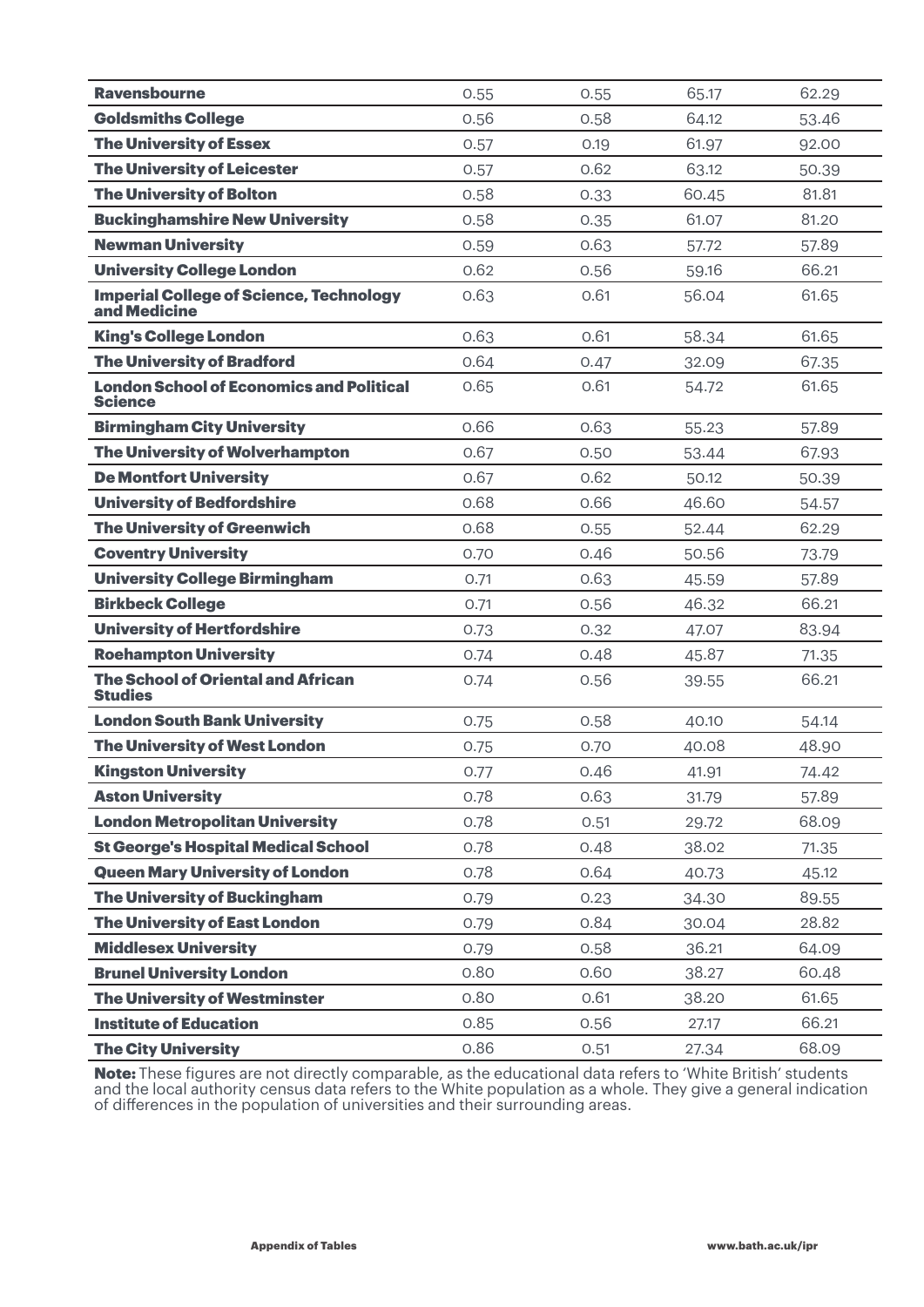## Table 2: University Entropy Compared to the Entropy of Students' Home Neighbourhoods

| <b>Home</b>                    | <b>University entropy score</b> |                   |                   |                   |                   |              |  |  |
|--------------------------------|---------------------------------|-------------------|-------------------|-------------------|-------------------|--------------|--|--|
| neighbourhood<br>entropy score | <b>Quintile 1</b>               | <b>Quintile 2</b> | <b>Quintile 3</b> | <b>Quintile 4</b> | <b>Quintile 5</b> | <b>Total</b> |  |  |
|                                | 0.0107-0.208                    | 0.209-0.2925      | 0.2926-0.4228     | 0.4229-0.6212     | 0.6213-8613       |              |  |  |
| <b>Ouintile 1:</b>             | 31,1901                         | 23,405            | 13,648            | 9,683             | 4,505             | 82,431       |  |  |
| 0-0.0502                       | 37.8% <sup>2</sup>              | 28.4%             | 16.6%             | 11.7%             | 5.5%              | 100%         |  |  |
|                                | 1.92 <sup>3</sup>               | 1.40              | 0.84              | 0.59              | 0.27              |              |  |  |
| <b>Ouintile 2:</b>             | 20,538                          | 21,396            | 18,348            | 14,960            | 7,402             | 82,644       |  |  |
| 0.0503-0.0912                  | 24.9%                           | 25.9%             | 22.2%             | 18.1%             | 9%                | 100%         |  |  |
|                                | 1.26                            | 1.28              | 1.13              | 0.91              | 0.43              |              |  |  |
| <b>Quintile 3:</b>             | 15,822                          | 18,620            | 19,784            | 17,709            | 10,549            | 82,484       |  |  |
| 0.0913-0.1874                  | 19.2%                           | 22.6%             | 24%               | 21.5%             | 12.8%             | 100%         |  |  |
|                                | 0.97                            | 1.11              | 1.22              | 1.09              | 0.62              |              |  |  |
| <b>Quintile 4:</b>             | 9,948                           | 13,846            | 18,661            | 20,453            | 19,662            | 8,2570       |  |  |
| 0.1875-0.4378                  | 12%                             | 16.8%             | 22.6%             | 24.8%             | 23.8%             | 100%         |  |  |
|                                | 0.61                            | 0.83              | 1.15              | 1.25              | 1.15              |              |  |  |
| <b>Quintile 5:</b>             | 3,577                           | 6.028             | 11,076            | 18,919            | 42,968            | 82,568       |  |  |
| 0.4379-0.8757                  | 4.3%                            | 7.3%              | 13.4%             | 22.9%             | 52%               | 100%         |  |  |
|                                | 0.22                            | 0.36              | 0.68              | 1.16              | 2.51              |              |  |  |
| <b>Total</b>                   | 81,075                          | 83,295            | 81,517            | 81,724            | 85,086            | 412,697      |  |  |
|                                | 19.7%                           | 20.3%             | 19.7%             | 19.8%             | 20.7%             | 100%         |  |  |

Note: Table shows number of students<sup>1</sup>, row percentage<sup>2</sup> and the row percentage as a ratio of the national percentage of students in each university quintile<sup>3</sup> (i.e. the share of students from the lowest diversity neighbourhoods in the lowest diversity universities is 1.92 times as large as the national share of students at these universities). These LSOA scores (Lower Super-Output Areas) are areas which in the 2011 census had a mean population of 1,614 in England and Wales (Stokes, 2012).